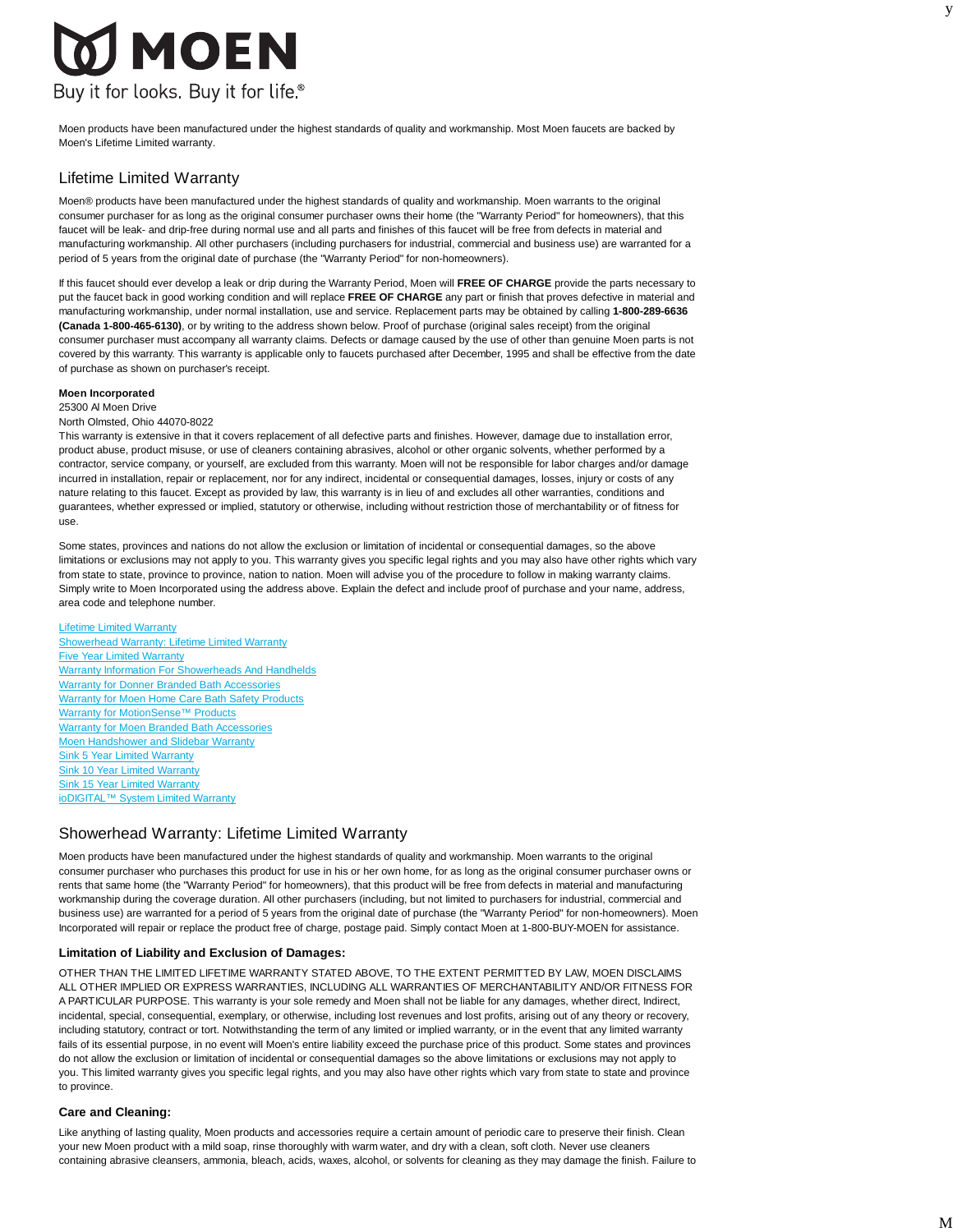comply with these cleaning instructions may void Moen's warranty.

Install this product with a certified backflow preventer, installed at the shower hose inlet, as required by the local plumbing code. Backflow preventer shall be installed per the manufacturer's installation instructions. Consult a plumbing professional for backflow preventers and the local plumbing code requirements. Third party certified to ASME A112.18.1/CSA B125.1 INS1294

**Moen Incorporated** 25300 Al Moen Drive North Olmsted, Ohio 44070-8022

## Five Year Limited Warranty

Moen products have been manufactured under the highest standards of quality and workmanship. Moen warrants to the original consumer purchaser and parts of this product to be free from defects in material and workmanship during normal use, for (5) years from date of purchase. A replacement for any defective part will be supplied free of charge for installation by you. Defects or damage caused by the use of other than genuine Moen parts are not covered by this warranty. This warranty shall be effective from the date of purchase as shown on the purchaser's receipt. Some states do not allow imitations on how long an implied warranty lasts, so the above limitation may not apply to you.

This warranty is valid for the original purchaser only and excludes product damage due to installation error, product abuse, or product misuse, whether performed by a contractor, service company, or yourself. Moen will not be responsible for labor charges, and/or damage incurred in installation, repair or replacement, nor for incidental or consequential damages.

Some states, provinces, and nations do not allow the exclusion or limitation of incidental or consequential damages, so the above limitations or exclusions may not apply to you. This warranty gives you specific legal rights and you may also have other rights which may vary from state to state, province to province, and nation to nation.

Moen Incorporated will advise you of the procedure to follow in making warranty claims. Simply write to Moen explaining the defect and include proof of purchase and your name, address and telephone number. The address is: Moen Incorporated, 25300 Al Moen Drive, North OImsted, OH 44070-8022, or call our toll-free consumer Helpline: 1-800-289-6636.

In Canada, write to Moen Inc., 2816 Bristol Circle, OakviIIe, Ontario L6H5S7 or call: Toronto: 905-829-3400; Rest of Canada: 1-800-465-6130, and ask for Product Service.

## Warranty Information For Showerheads And Handhelds

#### **One Year Limited Warranty**

Moen products have been manufactured under the highest standards of quality and workmanship. Moen warrants to the original consumer purchaser all parts of this product to be free from defects in material and workmanship during normal use, for (1) year from date of purchase. A replacement for any defective part will be supplied free of charge for installation by you. Defects or damage caused by the use of other than genuine Moen parts are not covered by this warranty. This warranty shall be effective from the date of purchase as shown on the purchaser's receipt. Some states do not allow limitations on how long an implied warranty lasts, so the above limitation may not apply to you.

This warranty is valid for the original purchaser only and excludes product damage due to installation error, product abuse, or product misuse, whether performed by a contractor, service company, or yourself. Moen will not be responsible for labor charges, and/or damage incurred in installation, repair or replacement, nor for incidental or consequential damages.

Some states, provinces and nations do not allow the exclusion or limitation of incidental or consequential damages so the above limitations or exclusions may not apply to you. This warranty gives you specific legal rights and you may also have other rights which may vary from state to state, province to province, and nation to nation.

Moen Incorporated will advise you of the procedure to follow in making warranty claims. Simply write to Moen explaining the defect and include proof of purchase and your name, address and telephone number. The address is: Moen Incorporated, 25300 AI Moen Drive, North Olmsted, OH 44070-8022, or call our toll-free consumer Helpline: 1-800-289-6636.

In Canada, write to Moen Inc., 2816 Bristol Circle, Oakville, Ontario L6H5S7 or call: Toronto: 905-829-3400; Rest of Canada: 1-800-465-6130, and ask for Product Service.

## Warranty for Donner Branded Bath Accessories

**Limited Warranty** - If this product fails due to a defect in materials or workmanship within one year of original purchase, Creative Specialties International, a division of Moen Incorporated (CSI) will replace it free of charge, postage-paid. Simply contact CSI at 1-800-882-0116 for replacement information. This warranty does not cover products which have been abused, altered, damaged, misused, cut or worn. TO THE EXTENT PERMITTED BY LAW, CSI DISCLAIMS ALL OTHER IMPLIED OR EXPRESS WARRANTIES INCLUDING ALL WARRANTIES OF MERCHANTABILITY AND/OR FITNESS FOR A PARTICULAR PURPOSE.

**LIMITATION OF LIABILITY:** THIS WARRANTY IS YOUR SOLE REMEDY AND CSI SHALL NOT BE LIABLE FOR ANY DAMAGES, WHETHER DIRECT, INDIRECT, INCIDENTAL, SPECIAL, CONSEQUENTIAL, EXEMPLARY, OR OTHERWISE, INCLUDING LOST REVENUES AND LOST PROFITS, ARISING OUT OF ANY THEORY OR RECOVERY, INCLUDING STATUTORY, CONTRACT OR TORT. NOTWITHSTANDING THE TERM OF ANY LIMITED OR IMPLIED WARRANTY, OR IN THE EVENT THAT ANY LIMITED WARRANTY FAILS OF ITS ESSENTIAL PURPOSE, IN NO EVENT WILL CSI'S ENTIRE LIABILITY EXCEED THE PURCHASE PRICE OF THIS PRODUCT. SOME STATES AND PROVINCES DO NOT ALLOW THE EXCLUSION OR LIMITATION OF INCIDENTAL OR CONSEQUENTIAL DAMAGES SO THE ABOVE LIMITATIONS OR EXCLUSIONS MAY NOT APPLY TO YOU. THIS LIMITED WARRANTY GIVES YOU SPECIFIC LEGAL RIGHTS, AND YOU MAY ALSO HAVE OTHER RIGHTS WHICH VARY FROM STATE TO STATE AND PROVINCE TO PROVINCE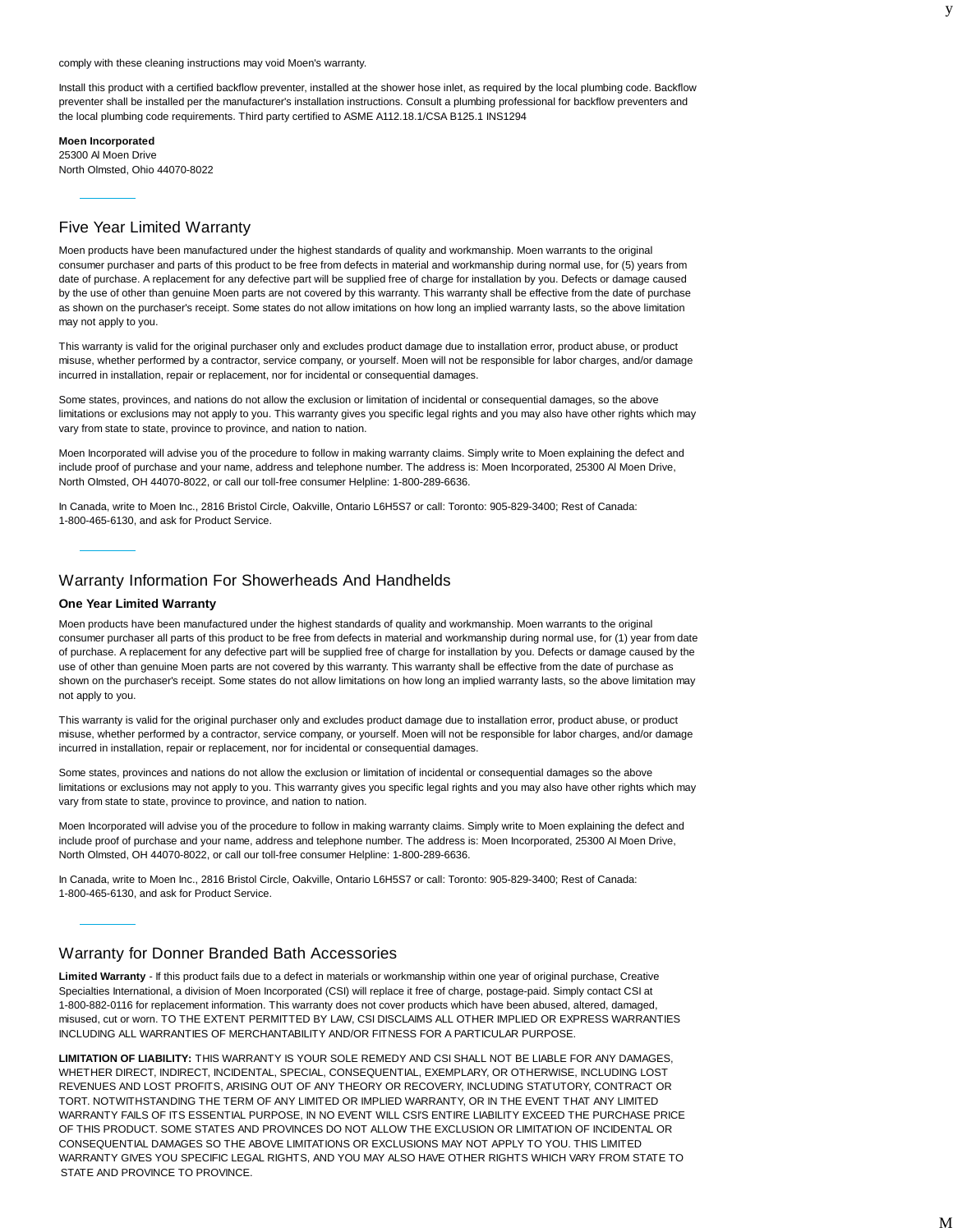## Warranty for Moen Home Care Bath Safety Products

**Limited Lifetime Warranty** - If this product fails due to a defect in materials or workmanship at any time during the life of the product, Creative Specialties International, a division of Moen Incorporated (CSI) will replace it free of charge, postage-paid. Simply contact CSI at 1-800-882-0116 for replacement information. This warranty does not cover products which have been abused, altered, damaged, misused, cut or worn.

**LIMITATION OF LIABILITY:** OTHER THAN THE LIMITED LIFETIME WARRANTY STATED ABOVE, TO THE EXTENT PERMITTED BY LAW, CSI DISCLAIMS ALL OTHER IMPLIED OR EXPRESS WARRANTIES, INCLUDING ALL WARRANTIES OF MERCHANTABILITLY AND/OR FITNESS FOR A PARTICULAR PURPOSE. THIS WARRANTY IS YOUR SOLE REMEDY AND CSI SHALL NOT BE LIABLE FOR ANY DAMAGES, WHETHER DIRECT, INDIRECT, INCIDENTAL, SPECIAL, CONSEQUENTIAL, EXEMPLARY, OR OTHERWISE, INCLUDING LOST REVENUES AND LOST PROFITS, ARISING OUT OF ANY THEORY OR RECOVERY, INCLUDING STATUTORY, CONTRACT OR TORT. NOTWITHSTANDING THE TERM OF ANY LIMITED OR IMPLIED WARRANTY, OR IN THE EVENT THAT ANY LIMITED WARRANTY FAILS OF ITS ESSENTIAL PURPOSE, IN NO EVENT WILL CSI'S ENTIRE LIABILITY EXCEED THE PURCHASE PRICE OF THIS PRODUCT. SOME STATES AND PROVINCES DO NOT ALLOW THE EXCLUSION OR LIMITATION OF INCIDENTAL OR CONSEQUENTIAL DAMAGES SO THE ABOVE LIMITATIONS OR EXCLUSIONS MAY NOT APPLY TO YOU. THIS LIMITED WARRANTY GIVES YOU SPECIFIC LEGAL RIGHTS, AND YOU MAY ALSO HAVE OTHER RIGHTS WHICH VARY FROM STATE TO STATE AND PROVINCE TO PROVINCE.

## Warranty for MotionSense Products

**Limited Lifetime Warranty** - All finishes and non-electronic/mechanical components are covered by the Moen® Limited Lifetime Warranty to the original consumer purchaser.

Electronics have a five-year warranty.

## Warranty for Moen Branded Bath Accessories

**Limited Lifetime Warranty** - If this product fails due to a defect in materials or workmanship at any time during the life of the product, Creative Specialties International, a division of Moen Incorporated (CSI) will replace it free of charge, postage-paid. Simply contact CSI at 1-800-882-0116 for replacement information. This warranty does not cover products which have been abused, altered, damaged, misused, cut or worn.

**LIMITATION OF LIABILITY:** OTHER THAN THE LIFETIME LIMITED WARRANTY STATED ABOVE, TO THE EXTENT PERMITTED BY LAW, CSI DISCLAIMS ALL OTHER IMPLIED OR EXPRESS WARRANTIES, INCLUDING ALL WARRANTIES OF MERCHANTABILITLY AND/OR FITNESS FOR A PARTICULAR PURPOSE. THIS WARRANTY IS YOUR SOLE REMEDY AND CSI SHALL NOT BE LIABLE FOR ANY DAMAGES, WHETHER DIRECT, INDIRECT, INCIDENTAL, SPECIAL, CONSEQUENTIAL, EXEMPLARY, OR OTHERWISE, INCLUDING LOST REVENUES AND LOST PROFITS, ARISING OUT OF ANY THEORY OR RECOVERY, INCLUDING STATUTORY, CONTRACT OR TORT. NOTWITHSTANDING THE TERM OF ANY LIMITED OR IMPLIED WARRANTY, OR IN THE EVENT THAT ANY LIMITED WARRANTY FAILS OF ITS ESSENTIAL PURPOSE, IN NO EVENT WILL CSI'S ENTIRE LIABILITY EXCEED THE PURCHASE PRICE OF THIS PRODUCT. SOME STATES AND PROVINCES DO NOT ALLOW THE EXCLUSION OR LIMITATION OF INCIDENTAL OR CONSEQUENTIAL DAMAGES SO THE ABOVE LIMITATIONS OR EXCLUSIONS MAY NOT APPLY TO YOU. THIS LIMITED WARRANTY GIVES YOU SPECIFIC LEGAL RIGHTS, AND YOU MAY ALSO HAVE OTHER RIGHTS WHICH VARY FROM STATE TO STATE AND PROVINCE TO PROVINCE.

## Moen Handshower and Slidebar Warranty

Moen® products have been manufactured under the highest standards of quality and workmanship. Moen warrants to the original consumer purchaser all parts of this product to be free from defects in material and workmanship during normal use, for (1) year from date of purchase. A replacement for any defective part will be supplied free of charge for installation by you. Defects or damage caused by the use of other than genuine Moen parts are not covered by this warranty. This warranty shall be effective from the date of purchase as shown on the purchaser's receipt. Some states do not allow limitations on how long an implied warranty lasts, so the above limitation may not apply to you.

This warranty is valid for the original purchaser only and excludes product damage due to installation error, product abuse, or product misuse, whether performed by a contractor, service company, or yourself. Moen will not be responsible for labor charges, and/or damage incurred in installation, repair or replacement, nor for incidental or consequential damages.

Some states, provinces, and nations do not allow the exclusion or limitation of incidental or consequential damages, so the above limitations or exclusions may not apply to you. This warranty gives you specific legal rights and you may also have other rights which may vary from state to state, province to province, and nation to nation. Moen Incorporated will advise you of the procedure to follow in making warranty claims. Simply write to Moen explaining the defect and include proof of purchase and your name, address and telephone number. The address is: Moen Incorporated 25300 Al Moen Drive, North Olmsted, Ohio 44070-8022, or call our toll-free consumer Helpline: 1-800-289-6636.

In Canada, write to **Moen Inc.**, 2816 Bristol Circle, Oakville, Ontario L6H5S7 or call: Toronto, 905-829-3400: Rest of Canada, 1-800-465-6130, and ask for Product Service.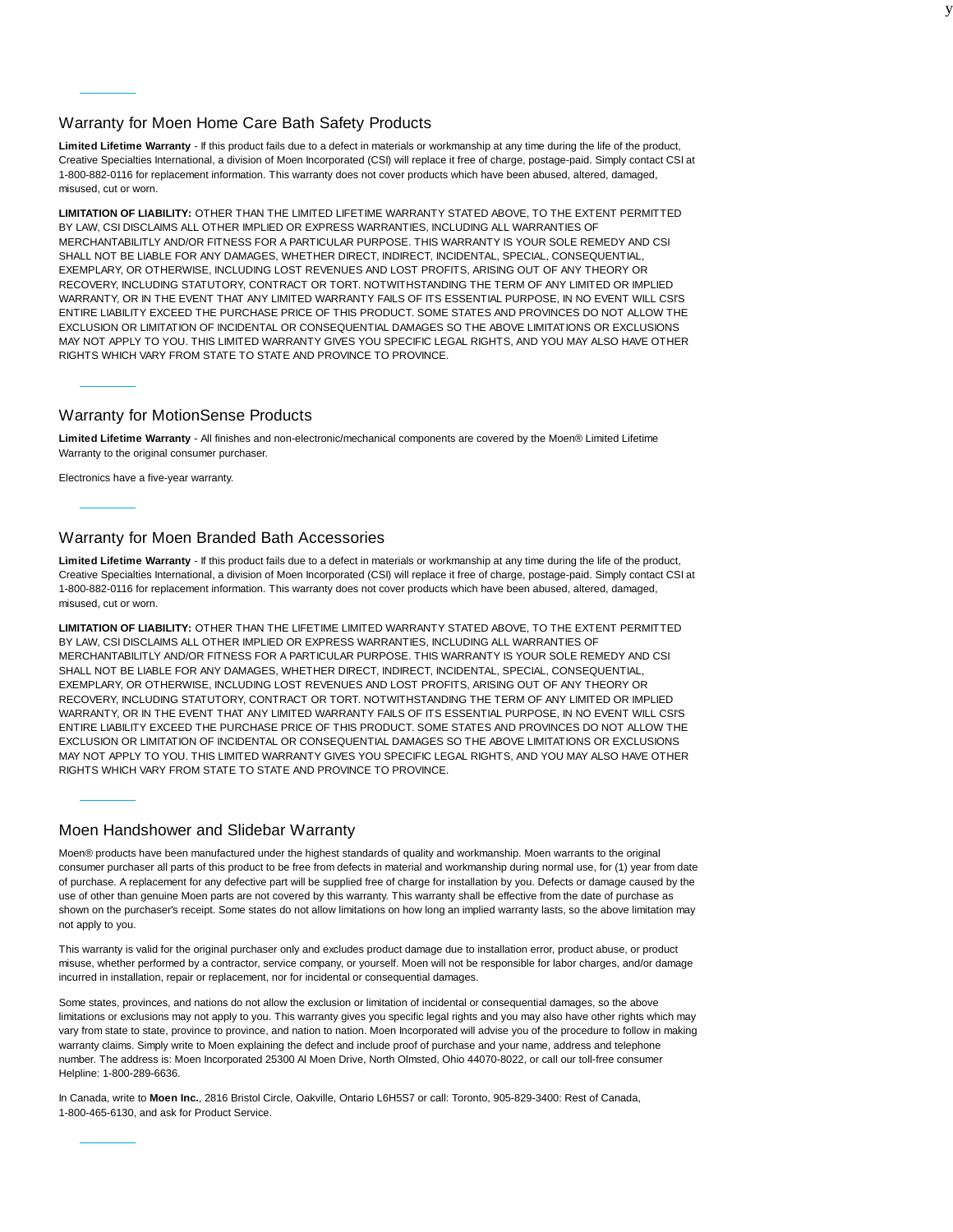## Sink 5 Year Limited Warranty

Moen sinks have been manufactured under the highest standards of quality and workmanship. Moen warrants to the original consumer purchaser the Moen sink against defects in material and workmanship for a period of five (5) years from date of purchase. Any defective sink or mounting fasteners will be supplied FREE OF CHARGE for your replacement. We will not be responsible for any product damage due to installation error, product abuse, or product misuse, whether performed by a contractor, service company, or yourself.

Completion of the attached warranty card is not required in order to receive warranty coverage. This warranty does not include incidentals such as labor cost incurred for the installation of a replacement sink or consequential damages. Some states do not allow the exclusion or limitations of incidental or consequential damages, so the above limitation may not apply to you.

This warranty applies only to the consumer use of the product and any inquiries regarding warranty claims are to be directed to:

#### **Moen Incorporated** Attn: Consumer Services 25300 Al Moen Drive North Olmsted, Ohio 44070 1-800-BUY-MOEN This warranty gives you specific legal rights and you may also have other rights which may vary from state to state.

## Sink 10 Year Limited Warranty

Moen sinks have been manufactured under the highest standards of quality and workmanship. Moen warrants to the original consumer purchaser the Moen sink against defects in material and workmanship for a period of ten (10) years from date of purchase. Any defective sink or mounting fasteners will be supplied FREE OF CHARGE for your replacement. We will not be responsible for any product damage due to installation error, product abuse, or product misuse, whether performed by a contractor, service company, or yourself.

Completion of the attached warranty card is not required in order to receive warranty coverage. This warranty does not include incidentals such as labor cost incurred for the installation of a replacement sink or consequential damages. Some states do not allow the exclusion or limitations of incidental or consequential damages, so the above limitation may not apply to you.

This warranty applies only to the consumer use of the product and any inquiries regarding warranty claims are to be directed to:

**Moen Incorporated** Attn: Consumer Services 25300 Al Moen Drive North Olmsted, Ohio 44070 1-800-BUY-MOEN This warranty gives you specific legal rights and you may also have other rights which may vary from state to state.

## Sink 15 Year Limited Warranty

Moen sinks have been manufactured under the highest standards of quality and workmanship. Moen warrants to the original consumer purchaser the Moen sink against defects in material and workmanship for a period of fifteen (15) years from date of purchase. Any defective sink or mounting fasteners will be supplied FREE OF CHARGE for your replacement. We will not be responsible for any product damage due to installation error, product abuse, or product misuse, whether performed by a contractor, service company, or yourself.

Completion of the attached warranty card is not required in order to receive warranty coverage. This warranty does not include incidentals such as labor cost incurred for the installation of a replacement sink or consequential damages. Some states do not allow the exclusion or limitations of incidental or consequential damages, so the above limitation may not apply to you.

This warranty applies only to the consumer use of the product and any inquiries regarding warranty claims are to be directed to:

**Moen Incorporated** Attn: Consumer Services 25300 Al Moen Drive North Olmsted, Ohio 44070 1-800-BUY-MOEN This warranty gives you specific legal rights and you may also have other rights which may vary from state to state.

## ioDIGITAL™ System Limited Warranty

#### **Components of the ioDigital™ System ("the Product"):** 1. "Housing" - The exterior finish of the interface which is exposed to the user, as well as any spout, showerhead, shower arm and flange, hand shower, slide bar, and body spray. "Digital System" – The interior valve system and controllers which include the electronic components of the wall mounted control(s)

and any remote control devices.

#### **Identity and Types of Warranty Holders** 2.

- i. "Original Consumer Purchaser" means the owner-of-record of a single-family residential owner-occupied dwelling in which the Product is initially installed (or, if installed by a builder/contractor/owner, the owner-of-record to whom the builder/contractor/owner first transfers the single-family dwelling), but only so long as such Purchaser owns the single-family dwelling where the Product was installed, and subject to the additional restrictions stated below.
- ii. All others who do no fit within the definition of "Original Consumer Purchaser," but who have purchased the Product, are considered an "Original Commercial Purchaser," but only so long as such Purchaser owns the premises where the Product was installed, and subject to the additional restrictions stated below.